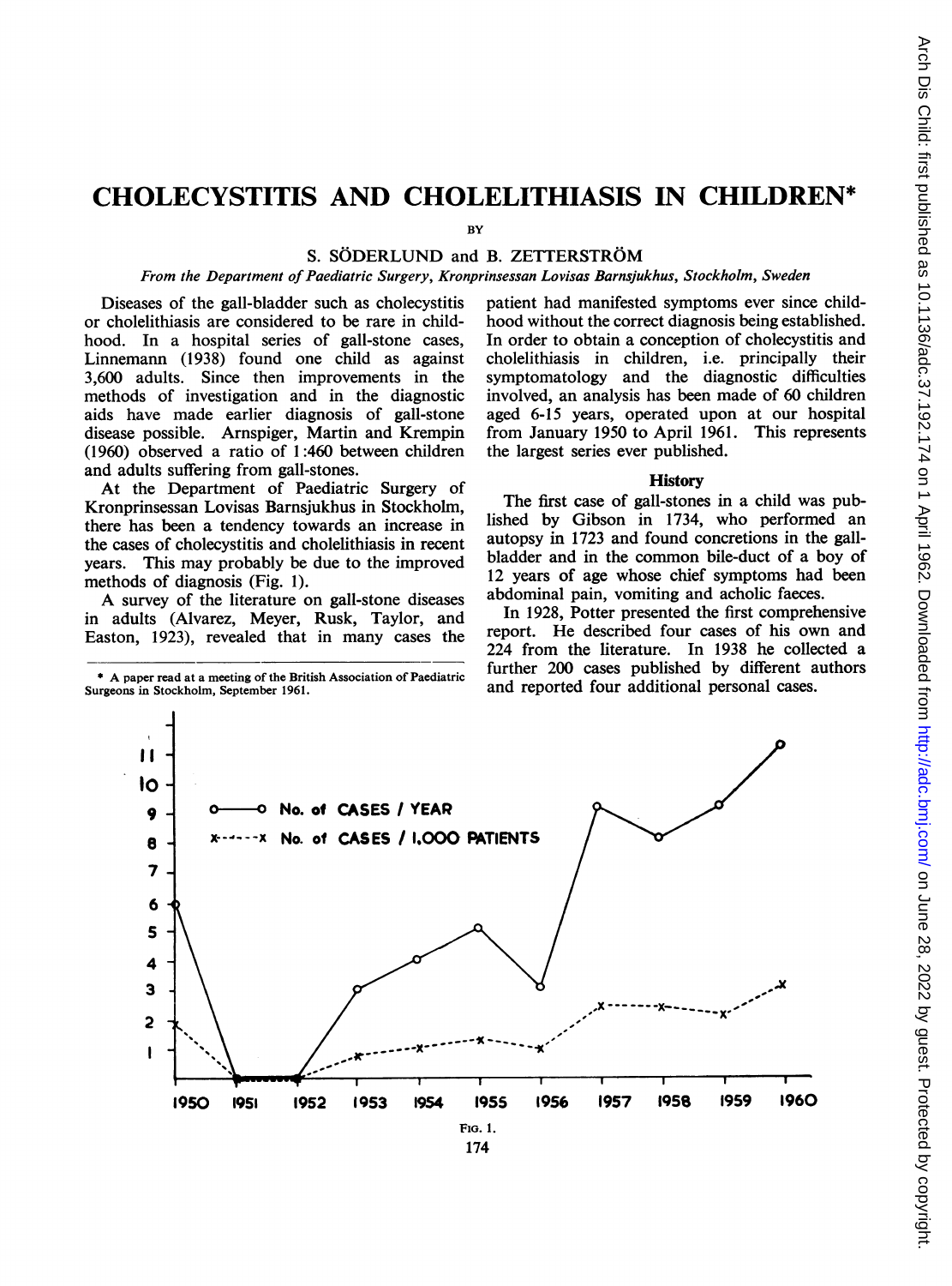Ulin, Nosal and Martin (1952) collected 30 new cases from the literature and at the same time made a critical analysis of Potter's cases. In their opinion, only 296 of Potter's cases could be regarded as definite manifestations of cholecystitis or cholelithiasis.

Up to 1960 a good 500 cases were described (Linnemann, 1938; Lindsten, 1939; Nathhorst, 1939; Linden, 1944; Wilenius, 1951; Forshall and Rickham, 1954; Glenn and Hill, 1954; Kaijser, 1954; Babbitt, 1956; Bengmark and Radberg, 1956; Ahrens, 1957a, b; Jensen, 1957; Walker, 1957; Seiler, 1960; and others). The majority of these publications refer to cases from the literature and only a few are the author's own. The experience gained earlier from cholecystitis and cholelithiasis in children can, therefore, be said to be based more on studies of the cases reported in the literature than on personal observations.

#### Present Series

Composition. Our series consists of 60 cases. In three of these haemolytic anaemias occurred simultaneously, while no clinical sign of this disease was to be seen in the remaining 57. There were 57 girls and three boys. The age varied from 6 to 15 years.

Pathological Anatomy. Acute cholecystitis with concretions was found in five cases. In 32 cases chronic cholecystitis was observed, 29 of these patients also having concretions. Concretions without any simultaneous signs of inflammatory changes were disclosed in 22 cases, and one case had only cholesterolosis. Concretions were found in the common bile-duct in four cases; these patients also had calculi in the gall-bladder. There was one case of acute pancreatitis (Table).

| <br>۰<br>٠<br>۰<br>. . |
|------------------------|
|------------------------|

| <b>Diagnosis</b><br>Acute cholecystitis with calculi<br>. . |  |     |  |     | No. of Cases |  |
|-------------------------------------------------------------|--|-----|--|-----|--------------|--|
|                                                             |  |     |  |     |              |  |
| Chronic cholecystitis with calculi<br>. .                   |  |     |  |     | 29           |  |
| Chronic cholecystitis without calculi                       |  |     |  | . . |              |  |
| Cholelithiasis                                              |  |     |  | . . | 22           |  |
| Calculi in common bile-duct                                 |  |     |  | . . |              |  |
| Cholesterolosis                                             |  |     |  | . . |              |  |
| Acute pancreatitis                                          |  | . . |  | . . |              |  |

In three cases with chronic cholecystitis, malformations were observed, such as diverticula in the fundus of the gall-bladder. Two of these cases showed a communication between the diverticulum and the gall-bladder, while in the third case the diverticulum was closed and contained white bile and calculi.

In 40 cases, one of which had haemolytic anaemia, the colour of the stones was stated or they were chemically analysed. The main component of the gall-stones was cholesterol in 39 cases, while in the case of haemolytic anaemia the stones consisted of calcified bilirubin pigment.

Symptoms. The most common and important subjective symptom was abdominal pain. It was often difficult to analyse the nature and intensity of the pain, which was sometimes intermittent with more or less typical attacks resembling those in adults, and at other times more vague.

The localization of pain to below the right costal margin or to the epigastrium, typical of gall-stones, was noted in 47 patients on at least one occasion. Radiation of the pain to the back and up to the right shoulder was reported by 30 patients. Several children, mostly in the younger age groups, described pain in the periumbilical region or just diffusely in the abdomen. Even migration of the pain to the right lower quadrant was noted.

Pain in connexion with food was a symptom in 17 children. Some of them could not tolerate fatty foods, apples or eggs, while others felt pain after food in general.

Vomiting and nausea were common symptoms and occurred in 45 patients.

Obstipation was a coincident symptom in five patients.

As regards the objective symptoms, it may be mentioned that abdominal palpation was negative on some occasions in 24 children even in the course of an attack of pain. Tenderness under the right costal margin, with or without rigidity, was ascertained in 29 cases, and tenderness over MacBurney's point was found in 10. In two patients a tender mass could be palpated at the site of the gallbladder.

Fever was noted in 19 cases, being moderate and not exceeding  $38.6^{\circ}$  C.

An increased sedimentation rate (i.e. more than 20 mm./hour) was recorded in 11 of the 44 cases in which this reaction was studied.

Jaundice, with the exception of the three patients who suffered from haemolytic anaemias, was observed or had occurred previously in three cases. In one of these, stones were found in the common bile-duct at operation, and in another case there was a widened common bile-duct without stones.

Radiological signs were the most important objective symptom. Cholecystography showed stones in the gall-bladder in 52 cases, while there was no contrast filling of the gall-bladder in eight cases.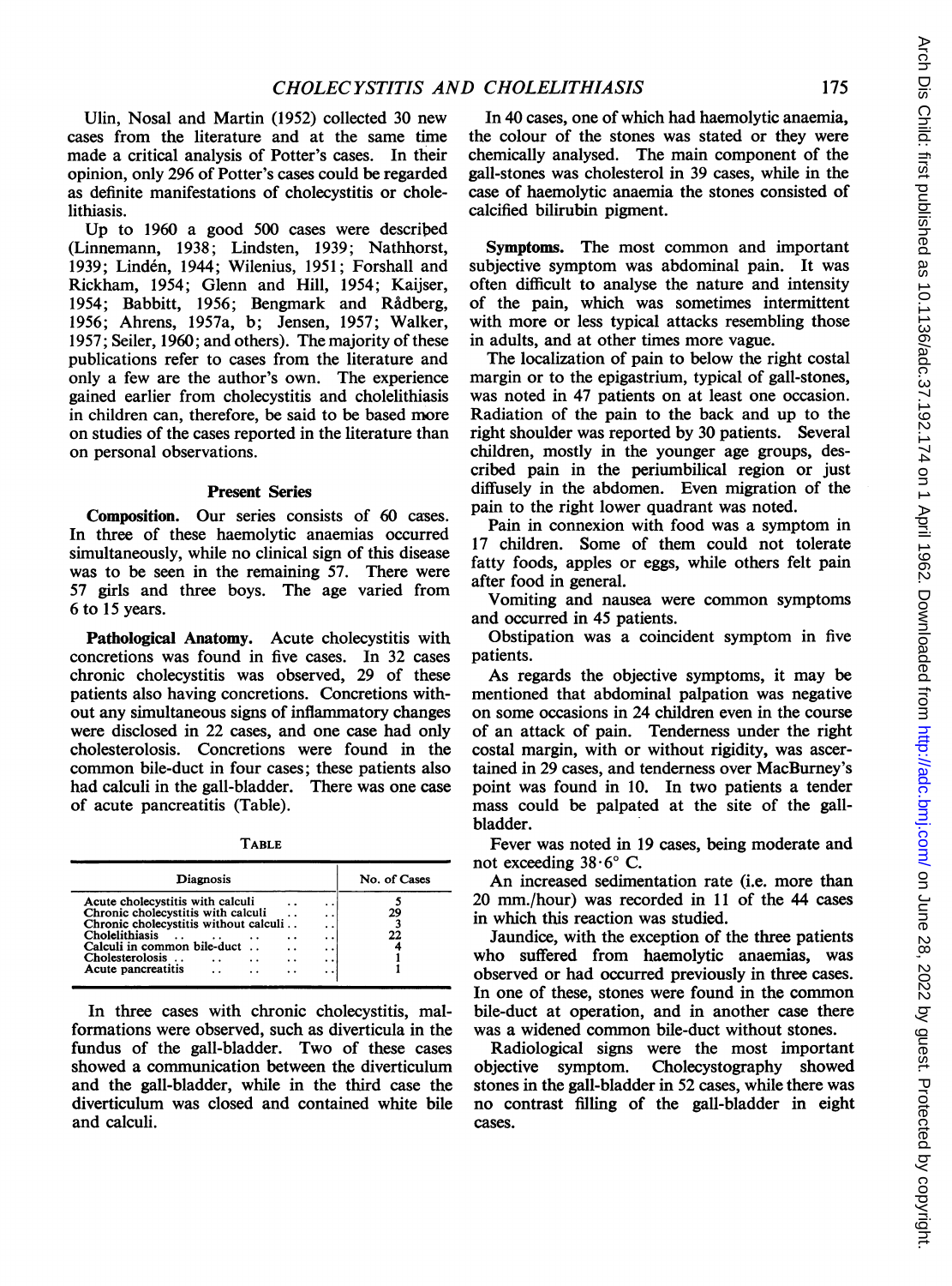

Diagnosis and Differential Diagnosis. In only half of our cases, i.e. 30 out of 60, did the symptoms directly indicate disease of the gall-bladder. In the other half, the symptoms were vague and not very conspicuous, being manifested for up to 10 years in several cases, without a correct diagnosis being established (Fig. 2).

On a suspicion of appendicitis, acute in six cases and chronic in four, 10 patients aged between 8 and 14 years had been subjected to surgery earlier. However, gall-bladder disease was found at operation in only one of these cases. That patient suffered from acute pancreatitis with fat necrosis. The other cases were gradually, owing to the recurrence of their symptoms, diagnosed by means of cholecystography.

Several small children localized the pain to the umbilical region, and this led to the diagnosis of umbilical colic in three girls. When they grew older the localization of the pain was restricted to the region of the right costal margin.

Obstipation. This was estimated to be the cause

of symptoms in two girls. They had uncharacteristic pain and no signs indicating any particular disease. When the pain increased or developed into attacks, cholecystography established the diagnosis.

Dyspepsia. Very transient abdominal pain and vomiting in one boy (mongol) and one girl aged 2 years were considered to be due to dyspepsia. Both children had recurring symptoms for 10 years before the correct diagnosis could be determined.

In a girl, aged 13, pain in the epigastrium and precordial region, and vomiting were interpreted as having a psychogenic origin, and the tentative diagnosis of anorexia nervosa was made as the patient had also lost weight. When she was later subjected to a typical gall-stone attack, the gallbladder was examined by radiography.

Abdominal Epilepsy. This diagnosis is also met in these cases. One girl of 12 years had pain in the epigastrium that lasted for a couple of hours. She was admitted to hospital without this leading to any orientation of the cause of her symptoms. After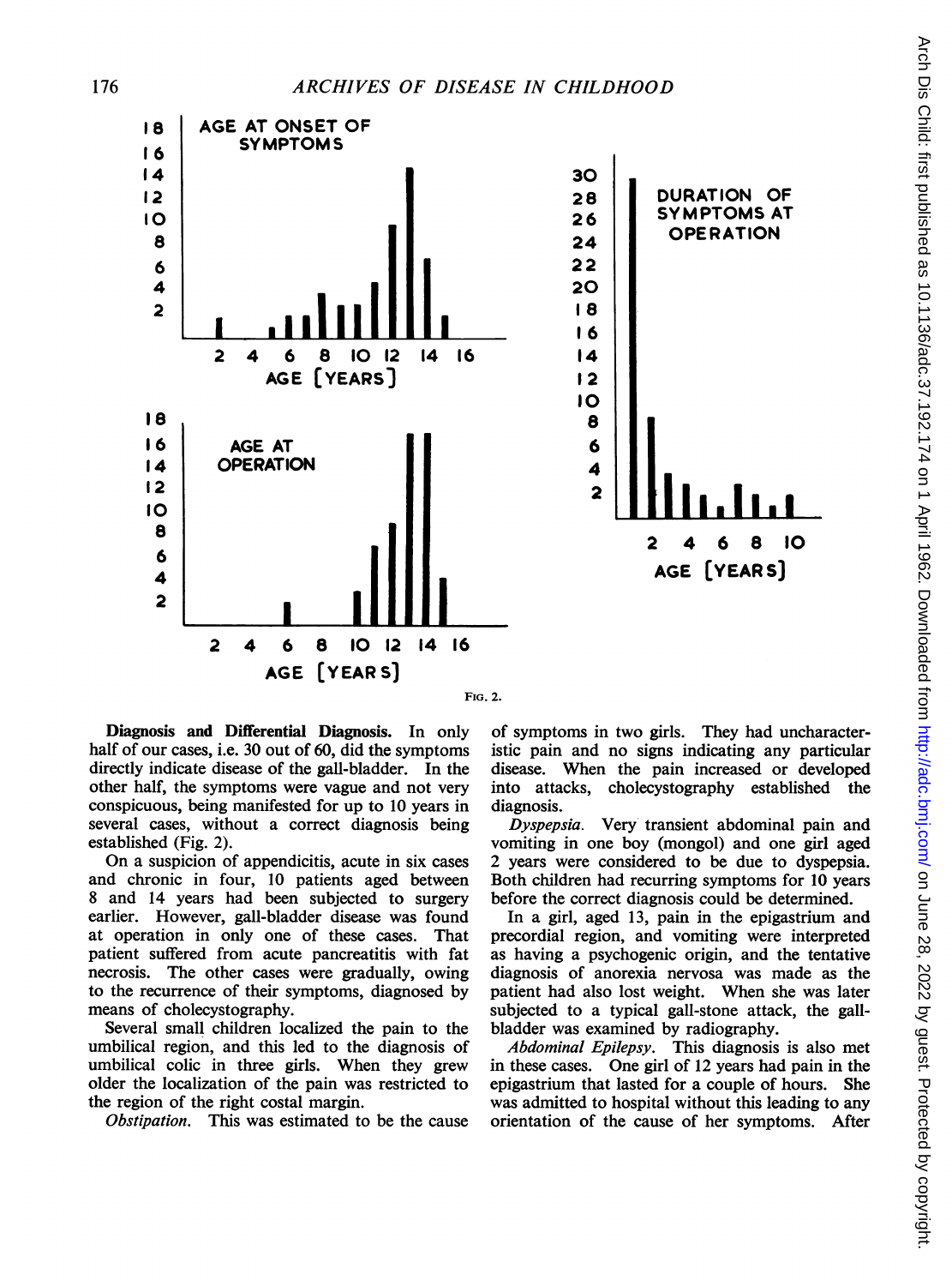an acute attack of pain a year later cholecystography was undertaken.

Intermittent abdominal pain and vomiting were interpreted as manifestations of transient intestinal obstruction in two girls, aged <sup>13</sup> and 14, who had had appendectomies earlier. Owing to a repeated recurrence of symptoms, and as a plain radiograph of the abdomen gave no indications of intestinal obstruction, cholecystography was undertaken.

Hepatitis. This was considered to be the reason for fatigue, abdominal pain and jaundice in a girl of <sup>11</sup> years of age, as cholecystography gave negative findings. Renewed cholecystography a few months later, owing to a recurrence of her symptoms, revealed concretions in the gall-bladder.

Treatment and Prognosis. Treatment was surgical in all cases. Cholecystectomy was performed in 59 cases. In one case with simultaneous haemolytic anaemia, cholecystotomy was the procedure adopted. The three patients with haemolytic anaemias were subjected to splenectomy at the same stage. No deaths were recorded.

There were no complications in connexion with the operation on the gall-bladder. This applies also to the postoperative course in the three cases of simultaneous splenectomy. Strangulation by a band occurred in one case two months after cholecystectomy. Surgery was performed and the patient has since been free from symptoms.

## Results

All patients were subjected to a follow-up examination and 13 stated that they had had some symptoms after operation. In four cases, less than a year had elapsed since the operation and it was, accordingly, too early to judge the final results. Of the remaining nine patients, six mentioned that after eating fatty foods they occasionally felt moderate inconvenience in the abdominal region. The other three patients reported that they sometimes had attacks of pain similar to those prior to operation. Only one patient had severe enough symptoms to apply to a doctor spontaneously. The patient on whom only cholecystotomy was performed had been free from symptoms. Cholecystography <sup>11</sup> years after surgery was negative.

## **Discussion**

The aetiology of cholecystitis and cholelithiasis is as uncertain in children as in adults. However, certain factors seem to be of greater significance in children.

Malformations, such as stenosis and diverticulum

that hinder the discharge of bile are considered to be found more often in children than in adults (Gehwolf, 1925; Gross, 1936; Bogatko and Mehlman, 1947; Matteson, 1949; Walker, Field and Conen, 1960). In 1954, Forshall and Rickham found stenosis of the cystic duct in three of their six cases. No such stenosis was observed in the present series, but there were three cases with diverticula. In one of them the diverticulum was closed and contained stones.

Blood diseases, e.g. haemolytic anaemia and sickle cell anaemia, which are characterized by an increased degeneration of the red blood corpuscles, are considered to predispose towards gall-stones (Mintz, Church and Adams, 1955). Gross (1953) stated that haemolytic anaemia was the most common cause of gall-stones in children. The present series constitutes no support for his theory, as haemolytic anaemia was present in only three of our 56 cases with calculi.

Infection is singled out in the literature as being of particular significance in children (Sterling, 1939; Wilenius, 1951; Bonta and Lovingood, 1952; Glenn and Hill, 1954; Jensen, 1957; Arnspiger et al., 1960; Tornai, Lükö and Kereszturi, 1960). This supposition does not gain support in our series. Not a single case of our 37 cases of cholecystitis has been found to have any connexion with infection before the onset of gall-bladder disease.

Parasites, e.g. Ascaris lumbricoides, have been reported by Bonniot and Lecroart (1945) as a cause of cholecystitis in children. The present series contains no such cases.

Metabolic disturbances seem to be of importance in children as well as in adults suffering from cholelithiasis (Seiler, 1960).

The body weight in the present series was strikingly high, in the majority of cases exceeding the normal limits of the respective age groups (Fig. 3). It was often stated in the case history that the patient was plump.

No detailed analyses were performed in our series regarding cholesterol metabolism. The concentration of cholesterol in the blood was measured in only six cases, two of which gave increased values.

The role of heredity has been emphasized by some authors (Seiler, 1960) and refuted by others (Glenn and Hill, 1954). In our series there is no statistically significant difference as regards heredity between the patients suffering from diseases of the gallbladder and 60 other patients from the same hospital.

The sex incidence, which in adults is marked by a strong predominance of the female sex, has varied as regards children among different authors. Thus, Ulin et al. (1952) found, in their survey of 326 cases,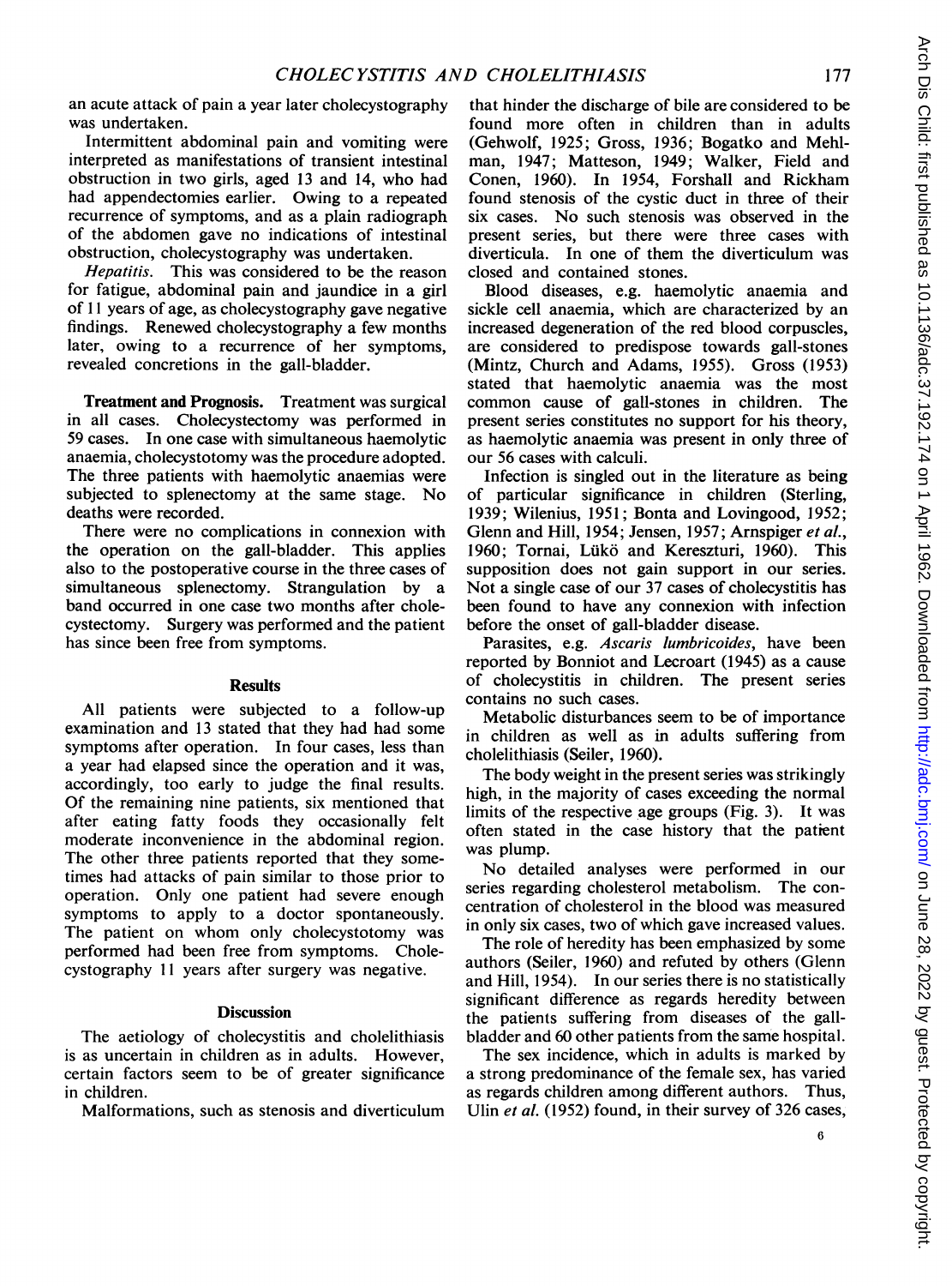

a predominance of boys in a ratio of 3:2. On the other hand, Forshall and Rickham (1954) reported six cases who were all girls. Walker (1957), described nine cases, five of whom were girls. Seiler (1960), published eight cases, six of whom were girls. Our own cases showed a great predominance of the female sex, i.e. 57 girls and three boys. Of these three boys, one suffered from haemolytic anaemia, another was a mongol, and the third boy weighed 80 kg. at the age of 13 years. This predominance of the female sex in children gives a ratio of 19:1, which even exceeds that generally found in adults, the ratio there being 4:1.

The age incidence is evident from Figs. 2 and 3. The majority of the patients were above 10 years of age at operation, only five being 10 or younger. The two youngest patients were 6 years old. The median age was 13 years. The literature contains reports of cholecystitis and cholelithiasis in infants also (Skemp, 1931; Glenn and Hill, 1954; Krebs, 1954; Tornai et al., 1960). In 1960, Arnspiger et al. described a case of cholecystitis in a boy 17 days old. Cholecystitis and cholelithiasis have been observed in foetuses also (Mitchell, 1927).

Diagnosis. The difficulty of establishing the correct diagnosis in acute abdominal conditions in children is well known. Ekström and Nylander (1961) reported an analysis of about 900 children submitted to appendectomy at Kronprinsessan Lovisas Barnsjukhus. They found faulty diagnoses

in 30% when appendicitis was suspected. In the same investigation, in a group of patients operated upon because of recurrent abdominal pain or other reasons where there were no pre-operative suspicions of appendicitis, 30% proved to have a manifest appendicitis. The same difficulties seem to be encountered in cholecystitis and cholelithiasis in children. In the present series, disease of the gall-bladder was suspected initially in half the cases. In the other half up to 10 years elapsed before the correct diagnosis could be determined (Fig. 2).

The difficulties of diagnosis are probably due partly to the fact that children often cannot describe their symptoms and partly to their localizing the pain to the umbilical region.

Thus, the nature of the pain and its localization are of but little significance with regard to diagnosis.

The connexion between pain and food also plays a small part in this respect, being a rarely identified symptom (Ahrens, 1957a, b). Only 17 cases occur in our series.

Palpation of the abdomen may give valuable information, when tenderness, with or without rigidity, is located below the right costal margin. However, in our series there were 24 patients lacking this typical tenderness, even in the very course of an attack: of pain.

Laboratory examinations are of little significance, although Ulin et al. (1952) recorded a frequency of jaundice in children suffering from disease of the gall-bladder of  $26-45\%$ , while in adults jaundice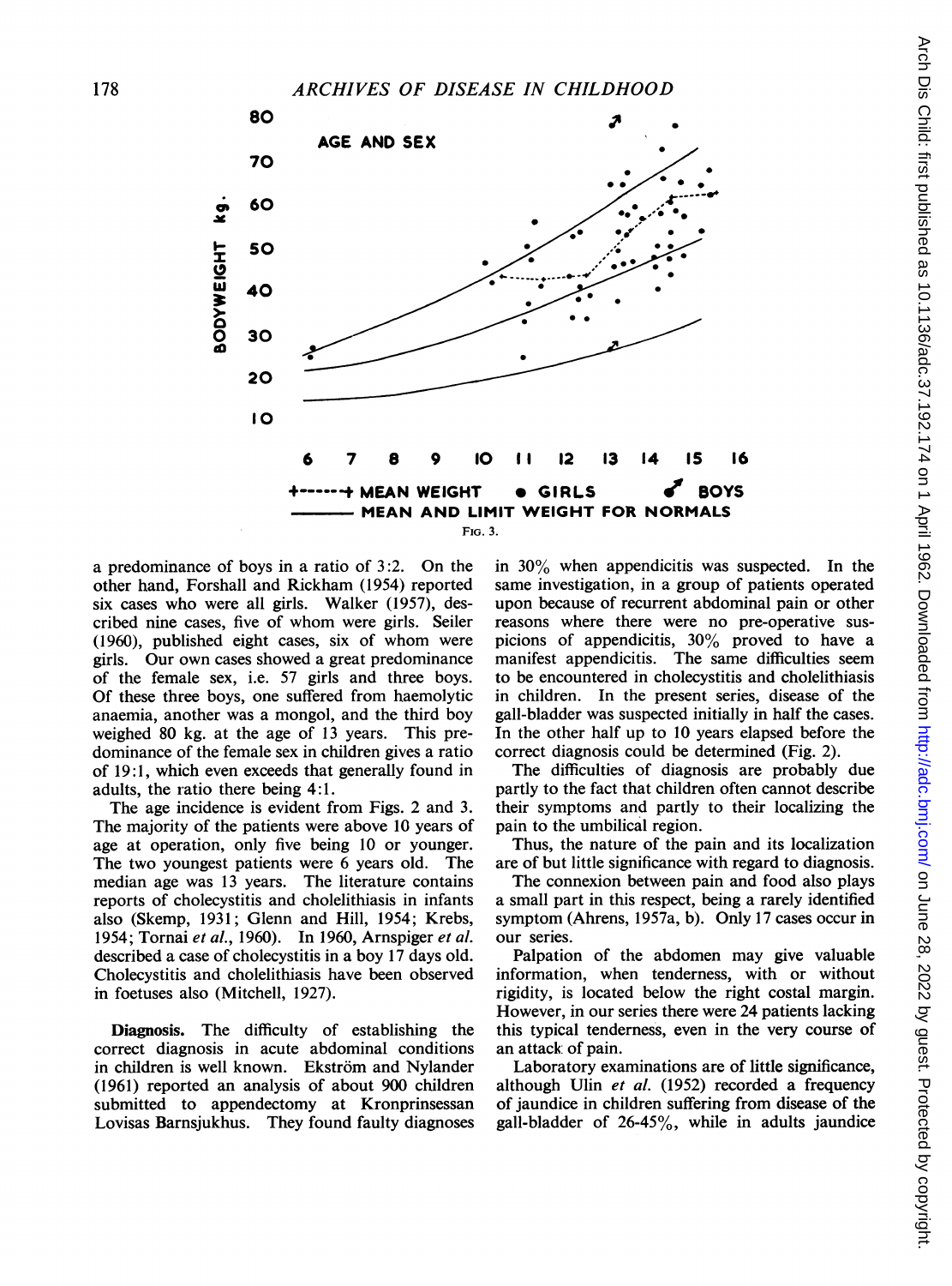occurs in only 8-10%. Jaundice is rare, however, in the present series, being manifested only in three cases (1/19), with the exception of the cases who had haemolytic anaemia.

Cholecystography seems to be the best diagnostic aid. All the cases gave positive radiological findings. In two cases cholecystography was at first negative, but renewed radiography a few months later gave positive findings.

It seems as though cholecystography should be performed in cases with indefinite abdominal pain, particularly in girls over 10 years of age who are principally liable to the diseases in question, seeing that there are no other methods available to determine the cause of the patient's symptoms.

Treatment. The treatment should be surgical in cholecystitis and cholelithiasis, and cholecystectomy should be the normal procedure.

Some authors have only recommended cholecystotomy on children suffering from cholelithiasis, provided there are no inflammatory changes in the wall of the gall-bladder (Chiray, Debray and Delattre, 1950; Gross, 1953; Grob, 1957). Experience with adults shows, however, that the gall-stone disease in these cases often recurs and requires renewed operation. This has been reported also from observations on children who have been subjected to cholecystotomy (Edington, 1930; Barnes, 1958).

In our opinion, gall-stone disease in children in the age group referred to in the present series does not in any essential way differ from that manifested in the higher age groups. Consequently, it seems reasonable to adopt the same methods of treatment as in adults. However, it should be observed that in the only case of cholecystotomy in our series, cholecystography 11 years after operation gave negative findings.

There were no noteworthy problems in removing the gall-bladder in our cases. Complications such as biliary dyskinesia were noted in only three of 59 children.

#### Summary

At Kronprinsessan Lovisas Barnsjukhus during the period January 1950 to April 1961, 60 children with cholecystitis and/or cholelithiasis were operated upon. The series is larger than any series reported earlier.

The ages ranged from 6 to 15 years.

There were 57 girls and three boys. The predominance of females to males is greater than that found in adults.

Haemolytic anaemia was an uncommon cause of cholelithiasis and occurred in three patients.

Malformations of the gall-bladder were found in three cases.

Body weight above the normal was a common finding in the series.

No hereditary factor could be traced.

Infection as a cause of cholecystitis was not found.

Abdominal pain was the most common symptom. In many cases it was of an indefinite nature. The localization of the pain to the right costal margin was found on at least one occasion in 47 patients. Several patients, mostly in the younger age groups, localized the pain to the periumbilical region.

Pain in connexion with food was seldom found.

Jaundice was observed in three patients, apart from those having haemolytic anaemias.

The principal diagnostic aid was radiography.

The diagnosis was fairly easily established in half of the cases. In some the symptoms persisted for up to 10 years before correct diagnosis was made. The abdominal pain had earlier led to operation for suspected appendicitis in 10 cases with the establishment of the correct diagnosis in one case.

Cholecystography is recommended for children, particularly girls over 10 years of age, if the cause of the indefinite abdominal symptoms is elusive.

The treatment was surgical in all cases. In 59 cases cholecystectomy was performed and in one case cholecystotomy.

There were no deaths and no postoperative complications.

Cholecystectomy is the operative procedure recommended in every case. In cholelithiasis there is a risk of a recurrence of calculi if cholecystotomy only is performed.

There were no noteworthy disadvantages in removing the gall-bladder in a child. At the follow-up examination, three out of 59 cholecystectomized patients disclosed symptoms such as moderate biliary dyskinesia.

#### **REFERENCES**

Ahrens, W. E. (1957a). Cholelithiasis and cholecystitis in infancy and childhood. A Review. Clin. Proc. Child. Hosp. (Wash.),

18, 85.<br>  $(1957b)$ , Gall bladder disease in children: Four case reports.<br>  $ibid.$  13, 94.<br>
Alvacz, W.C., Meyer, K. F., Rusk, G. Y., Taylor, F. B. and Easton,<br>
J. (1923). Present-day problems in regard to gallbladder<br>
infect

Paris, F. E. (1958). Cholecystitis in a four year old child. Amer.<br>J. Surg., 95, 1013.<br>Bengmark, S. and Rådberg, C. (1956). Cholelithiasis hos 18<br>manaders gosse. Nord. Med., 55, 88.<br>Bogatko, F. H. and Mehlman, J. (1947).